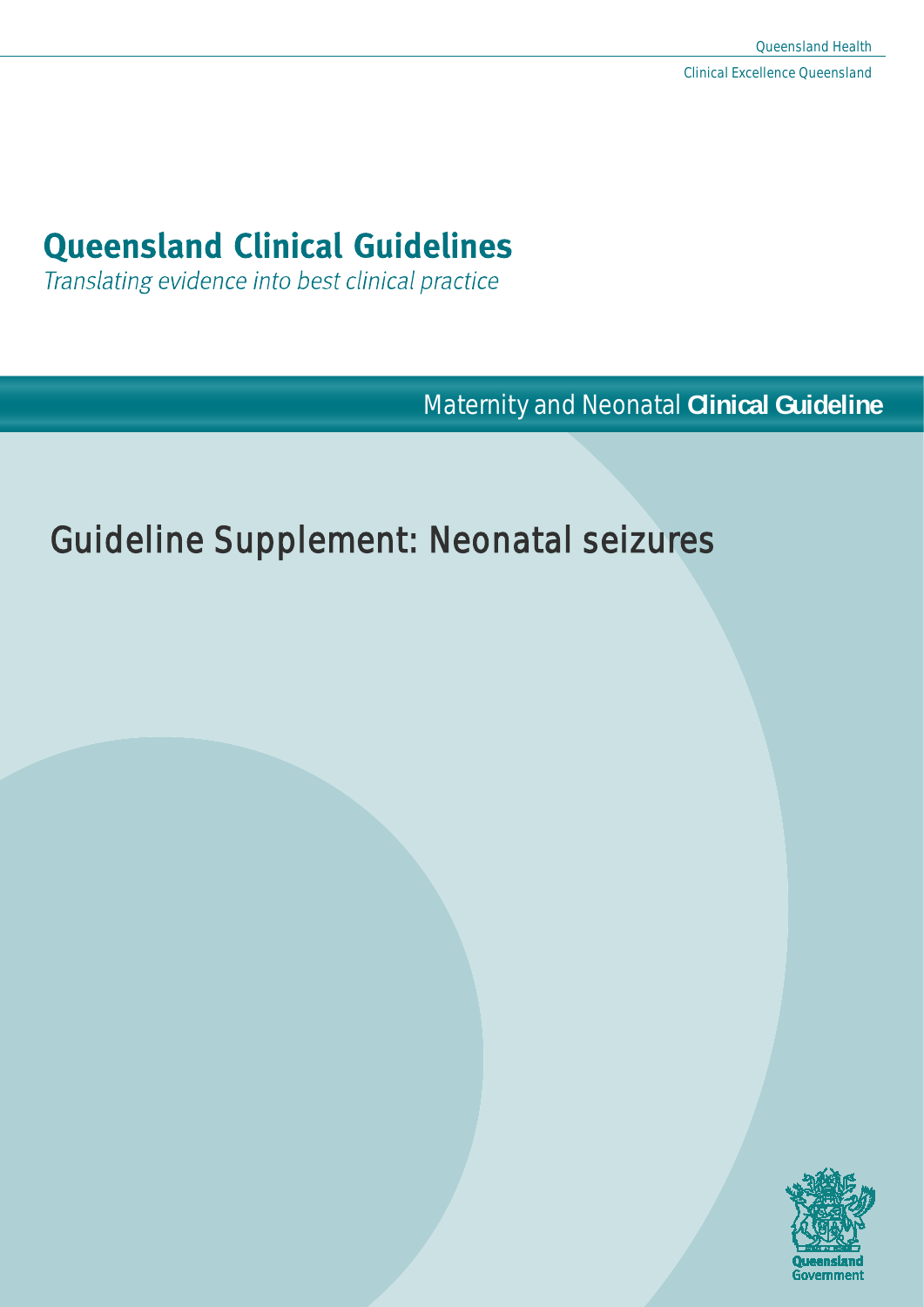#### **Table of Contents**

| 1           |       |  |
|-------------|-------|--|
| 1.1         |       |  |
| 1.2         |       |  |
| 1.3         |       |  |
| $2^{\circ}$ |       |  |
| 2.1         |       |  |
| 2.2         |       |  |
| 2.3         |       |  |
| 2.4         |       |  |
| 2.5         |       |  |
|             | 2.5.1 |  |
| 2.6         |       |  |
| 27          |       |  |
| 2.8         |       |  |
| 3           |       |  |
| 3.1         |       |  |
| 4           |       |  |
| 4.1         |       |  |
| 4.2         |       |  |
| 4.3         |       |  |
|             | 4.3.1 |  |
|             | 4.3.2 |  |
| 4.4         |       |  |
| 4.5         |       |  |
| 4.6         |       |  |
| 5           |       |  |

#### **List of Tables**

© State of Queensland (Queensland Health) 2019



This work is licensed under a Creative Commons Attribution Non-Commercial No Derivatives 3.0 Australia licence. In essence, you are free to copy and communicate the work in its current form for non-commercial purposes, as long as you attribute Queensland Clinical Guidelines, Queensland Health and abide<br>by the licence terms. You may not alter or adapt the work in any wa nd/4.0/deed.en

For further information contact Queensland Clinical Guidelines, RBWH Post Office, Herston Qld 4029, email <u>Guidelines@health.qld.gov.au,</u> phone (07) 3131<br>6777. For permissions beyond the scope of this licence contact: Inte ip\_officer@health.qld.gov.au, phone (07) 3234 1479.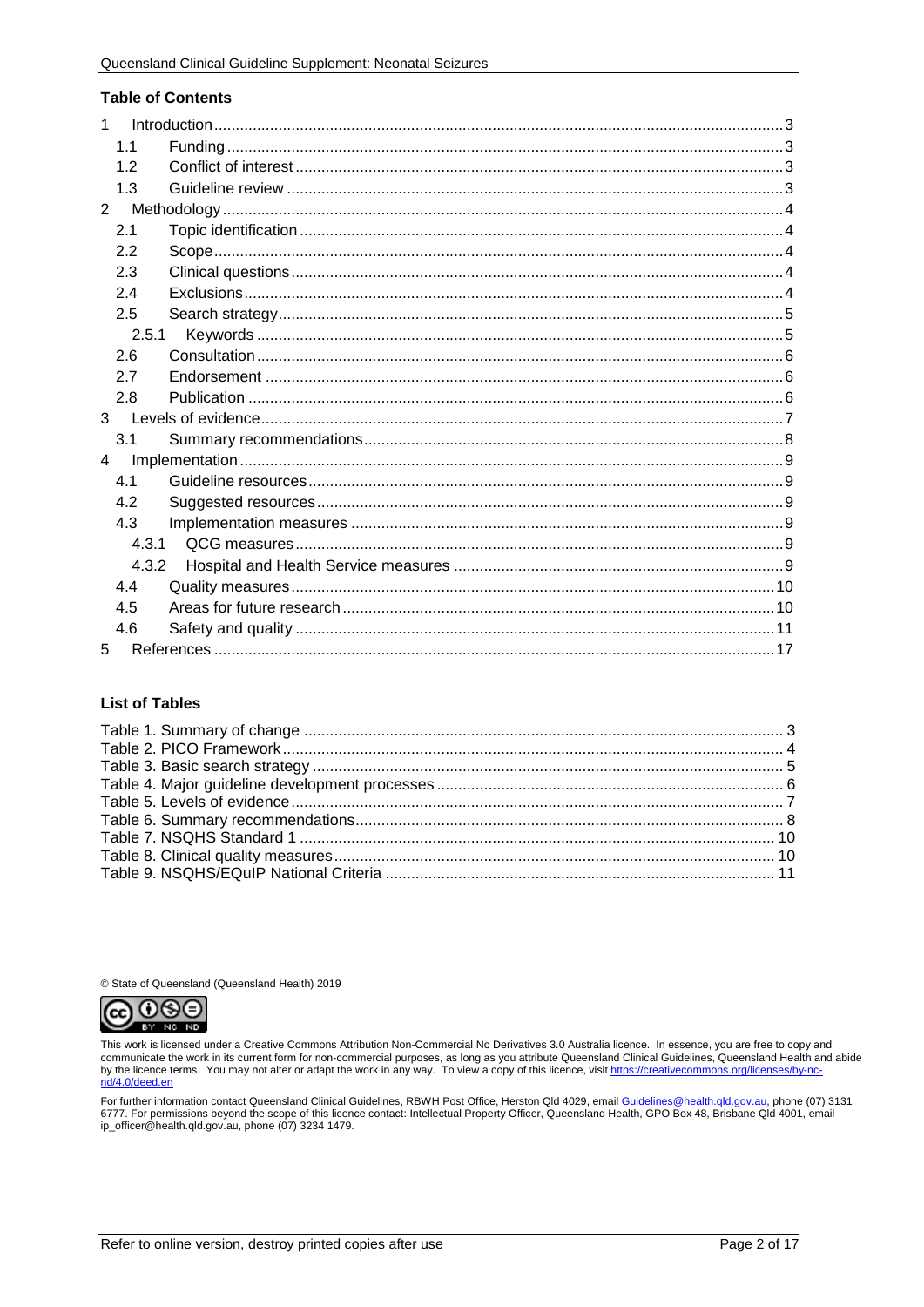# <span id="page-2-0"></span>**1 Introduction**

This document is a supplement to the Queensland Clinical Guideline *Neonatal seizures.* It provides supplementary information regarding guideline development, makes summary recommendations, suggests measures to assist implementation and quality activities and summarises changes (if any) to the guideline since original publication. Refer to the guideline for abbreviations, definitions, flow charts and acknowledgements.

## <span id="page-2-1"></span>**1.1 Funding**

The development of this guideline was funded by Queensland Health Healthcare Innovation and Research Branch. Consumer representatives were paid a standard fee. Other Working party members participated on a voluntary basis.

### <span id="page-2-2"></span>**1.2 Conflict of interest**

Declarations of conflict of interest were sought from working party members as per the Queensland Clinical Guidelines *[Conflict of Interest](http://www.health.qld.gov.au/qcg/documents/o_conflict1-0.pdf)* statement. No conflict of interest was identified.

### <span id="page-2-3"></span>**1.3 Guideline review**

Queensland clinical guidelines are reviewed every 5 years or earlier if significant new evidence emerges. [Table 1](#page-2-4) provides a summary of changes made to the guidelines since original publication.

<span id="page-2-4"></span>

| <b>Publication date</b><br>Endorsed by:                                                                               | <b>Identifier</b> | Summary of major change                                                                                                                                                                                                                                                                     |
|-----------------------------------------------------------------------------------------------------------------------|-------------------|---------------------------------------------------------------------------------------------------------------------------------------------------------------------------------------------------------------------------------------------------------------------------------------------|
| October 2011<br><b>QCG Steering Committee</b><br>Statewide Maternity and<br><b>Neonatal Clinical Network</b><br>(QLD) | MN11.23-V1-R16    | First publication                                                                                                                                                                                                                                                                           |
| April 2017<br><b>QCG Steering Committee</b><br>Statewide Maternity and<br><b>Neonatal Clinical Network</b><br>(QLD)   | MN17.23-V2-R22    | Full review.<br>Initial and subsequent investigations<br>$\bullet$<br>differentiated<br>Additional antiepileptic drug information:<br>o Levetiracetam<br>o Topiramate<br>o Pyridoxine<br>Additional information regarding<br>management of suspected meningitis as a<br>cause of seizures   |
| October 2019                                                                                                          | MN17.23-V3-R22    | - Amendment to Table 16 Midazolam<br>From:<br>Maintenance IV infusion: 60-400<br>micrograms/kg/hour (1-7<br>micrograms/minute)<br>To:<br>Maintenance IV infusion: 60-400<br>micrograms/kg/hour (1-7<br>micrograms/kg/minute)<br>Updated to current guideline template<br>Supplement updated |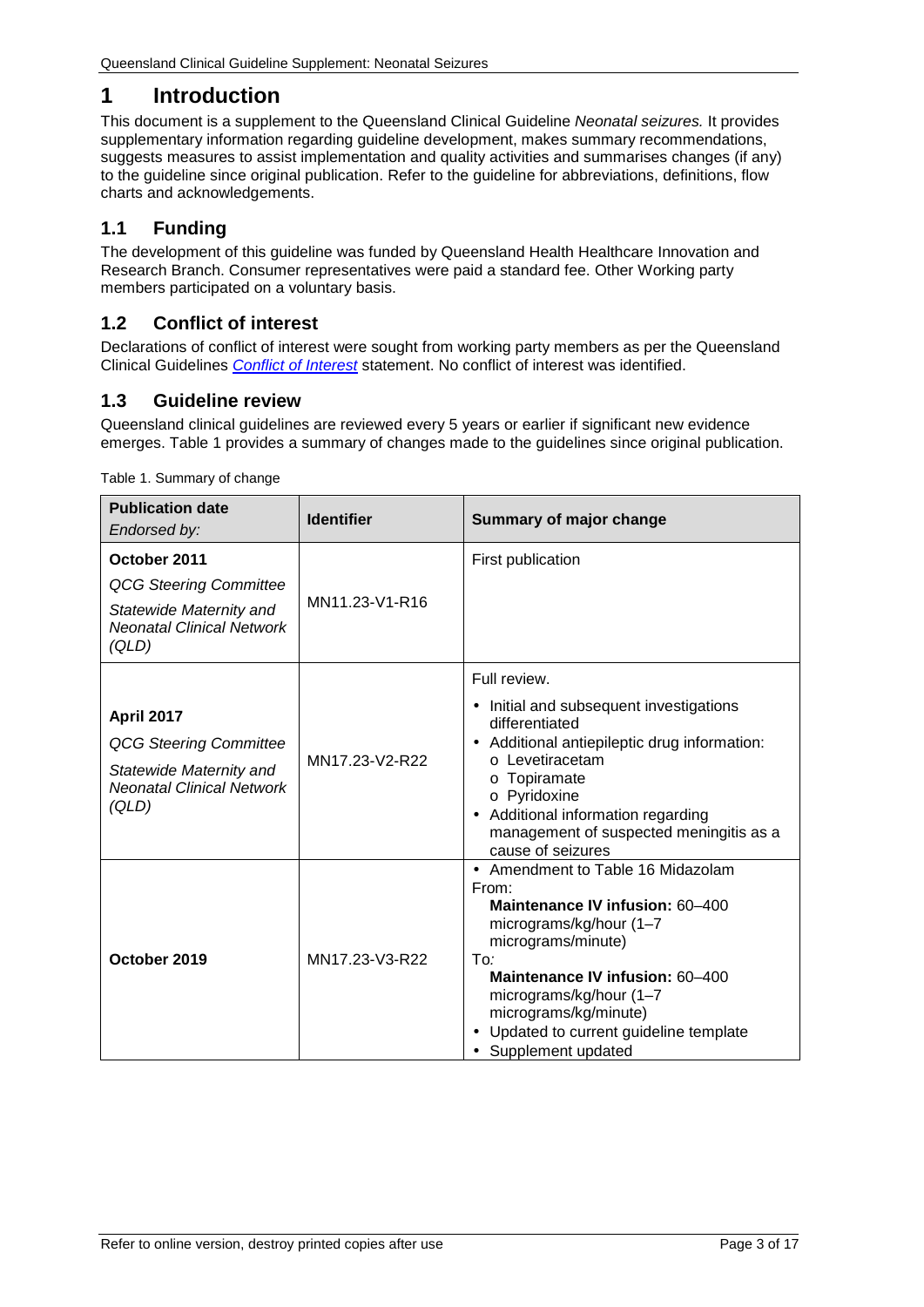# <span id="page-3-0"></span>**2 Methodology**

Queensland Clinical Guidelines (QCG) follows a rigorous process of guideline development. This process was endorsed by the Queensland Health Patient Safety and Quality Executive Committee in December 2009. The guidelines are best described as 'evidence informed consensus guidelines' and draw from the evidence base of existing national and international guidelines and the expert opinion of the working party.

## <span id="page-3-1"></span>**2.1 Topic identification**

The topic was identified as a priority by the Statewide Maternity and Neonatal Clinical Network at a forum in 2009.

## <span id="page-3-2"></span>**2.2 Scope**

The scope of the guideline was determined using the PICO Framework (Population, Intervention, Comparison, and Outcome) as outlined in [Table 2.](#page-3-5)

<span id="page-3-5"></span>Table 2. PICO Framework

| <b>PICO</b>         |                                                                                   |  |
|---------------------|-----------------------------------------------------------------------------------|--|
| <b>Population</b>   | Neonates with seizures                                                            |  |
| <b>Intervention</b> | Diagnosis and management of seizures                                              |  |
| Comparison          |                                                                                   |  |
| <b>Outcome</b>      | Recognition of seizure activity<br>Accurate diagnosis<br>Best practice management |  |

## <span id="page-3-3"></span>**2.3 Clinical questions**

The following clinical questions were generated to inform the guideline scope and purpose:

- What causes seizures in neonates?
- . How are seizures best diagnosed?
- What investigations will assist with diagnosis?
- What is best practice treatment and management?
- What parent support is required?
- What follow-up care is required?

### <span id="page-3-4"></span>**2.4 Exclusions**

The following exclusions were identified in the guideline scope:

- Management beyond the neonatal period
- Follow-up care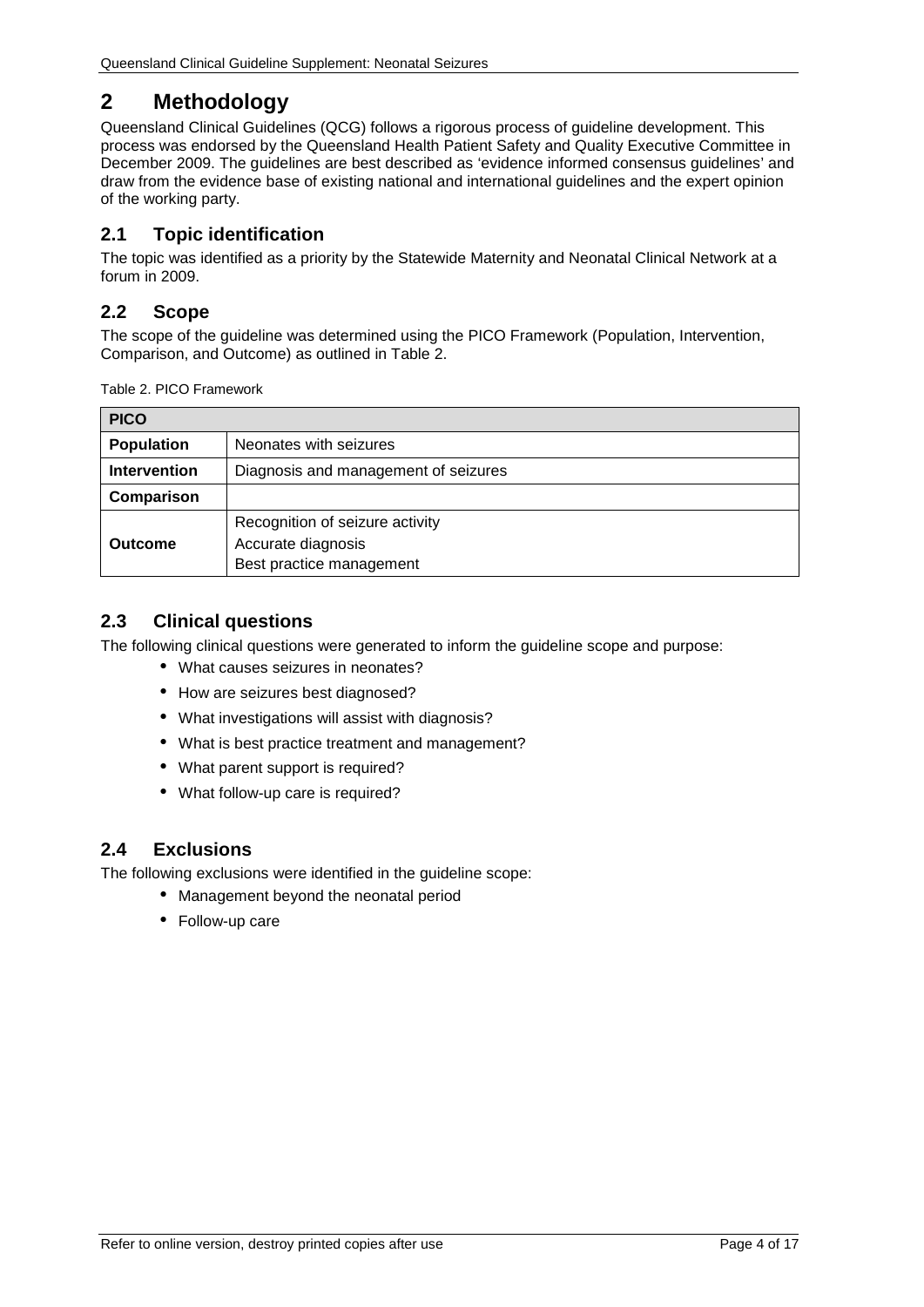## <span id="page-4-0"></span>**2.5 Search strategy**

A search of the literature was conducted during July and August 2016 The QCG search strategy is an iterative process that is repeated and amended as guideline development evolves and the draft guideline is refined, additional areas of interest emerge, areas of contention requiring more extensive review are identified or new evidence is identified. All guidelines are developed using a basic search strategy. This involves both a formal and informal approach.

<span id="page-4-2"></span>

| <b>Step</b>    |                                                                                                             | <b>Consideration</b>                                                                                                                                                                                                                                                                                                                                                                                                                                                                                                                             |  |  |
|----------------|-------------------------------------------------------------------------------------------------------------|--------------------------------------------------------------------------------------------------------------------------------------------------------------------------------------------------------------------------------------------------------------------------------------------------------------------------------------------------------------------------------------------------------------------------------------------------------------------------------------------------------------------------------------------------|--|--|
| 1 <sub>1</sub> | Review clinical guidelines<br>developed by other<br>reputable groups relevant to<br>the clinical speciality | This may include national and/or international guideline<br>writers, professional organisations, government<br>organisations, state based groups.<br>This assists the guideline writer to identify:<br>o The scope and breadth of what others have found useful<br>for clinicians and informs the scope and clinical question<br>development<br>o Identify resources commonly found in guidelines such as<br>flowcharts, audit criteria and levels of evidence<br>o Identify common search and key terms<br>o Identify common and key references |  |  |
| 2.             | Undertake a foundation<br>search using key search<br>terms                                                  | Construct a search using common search and key terms<br>identified during Step 1 above<br>Search the following databases<br>o PubMed<br>o CINAHL<br>o Medline<br>o Cochrane Central Register of Controlled Trials<br>o EBSCO<br>o Embase<br>Studies published in English less than or equal to 5 years<br>previous are reviewed in the first instance. Other years<br>may be searched as are relevant to the topic<br>Save and document the search<br>Add other databases as relevant to the clinical area                                       |  |  |
| 3.             | Develop search word list for<br>each clinical question                                                      | This may require the development of clinical sub-questions<br>$\blacksquare$<br>beyond those identified in the initial scope.<br>Using the foundation search performed at Step 2 as the<br>baseline search framework, refine the search using the<br>specific terms developed for the clinical question<br>Save and document the search strategy undertaken for<br>each clinical question                                                                                                                                                        |  |  |
| 4.             | Other search strategies                                                                                     | Search the reference lists of reports and articles for<br>¥,<br>additional studies<br>Access other sources for relevant literature<br>o Known resource sites<br>o Internet search engines<br>o Relevant text books                                                                                                                                                                                                                                                                                                                               |  |  |

#### <span id="page-4-1"></span>**2.5.1 Keywords**

The following keywords were used in the basic search strategy: newborn, baby, infant, preterm, premature; seizures, convulsion, fit, epilepsy, spasms, electroencephalogram, EEG, clonic, tonic, myoclonic, subtle, neurological, neurodevelopmental medication, drugs, antiepileptic drugs. Other keywords may have been used for specific aspects of the guideline.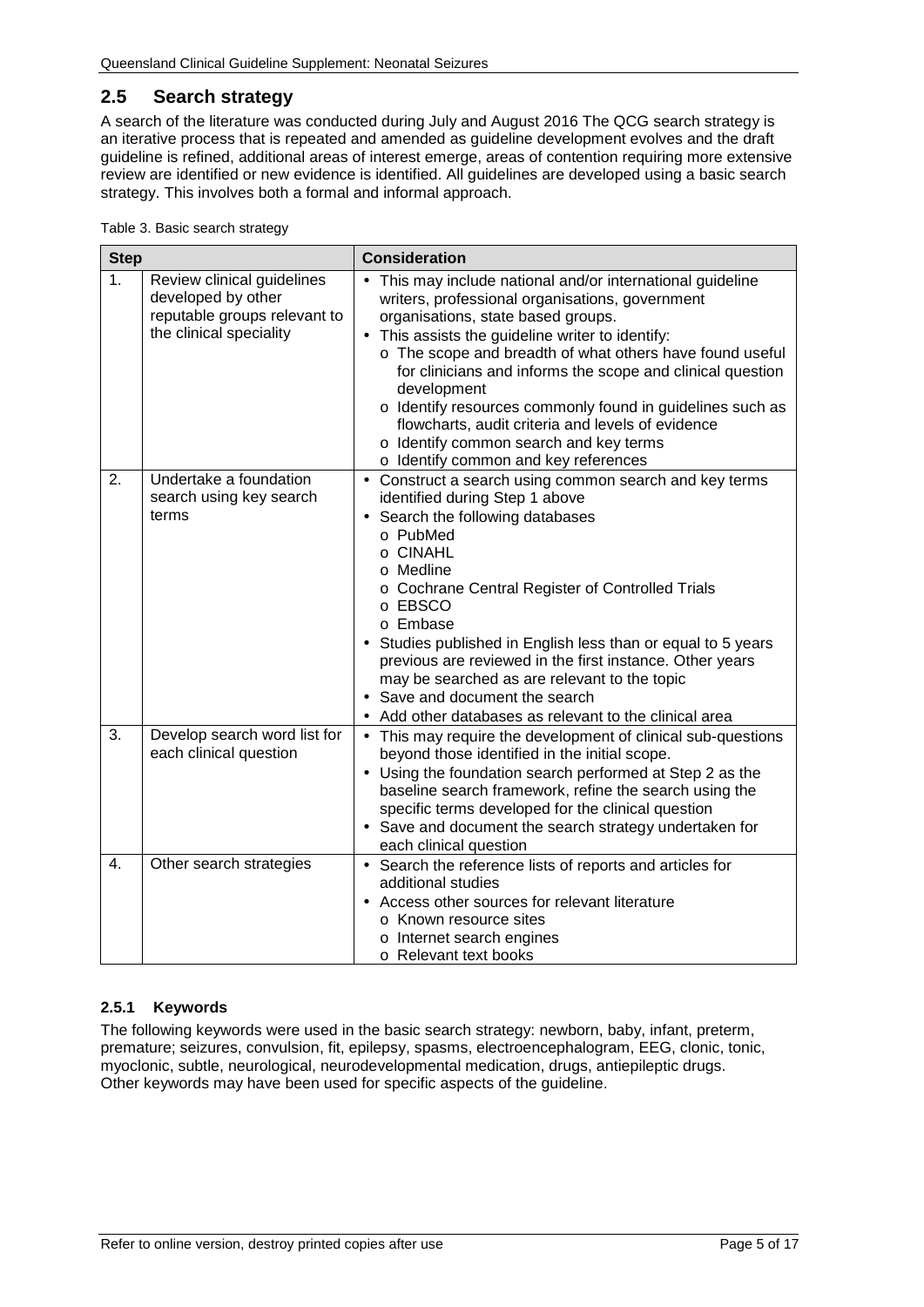### <span id="page-5-0"></span>**2.6 Consultation**

Major consultative and development processes occurred between November 2016 and February 2017. These are outlined in [Table 4.](#page-5-3)

| <b>Process</b>                   | <b>Activity</b>                                                                                                                                                                                                                                                                                                                                                                                         |  |  |
|----------------------------------|---------------------------------------------------------------------------------------------------------------------------------------------------------------------------------------------------------------------------------------------------------------------------------------------------------------------------------------------------------------------------------------------------------|--|--|
| <b>Clinical lead</b>             | The nominated Clinical Lead was approved by QCG Steering Committee<br>$\blacksquare$                                                                                                                                                                                                                                                                                                                    |  |  |
| <b>Consumer</b><br>participation | Consumer participation was invited from a range of consumer focused<br>$\blacksquare$<br>organisations who had previously accepted an invitation for on-going<br>involvement with QCG                                                                                                                                                                                                                   |  |  |
| <b>Working party</b>             | An EOI for working party membership was distributed via email to<br>×.<br>Queensland clinicians and stakeholders (~1000) in October 2016<br>The working party was recruited from responses received<br>Working party members who participated in the working party consultation<br>processes are acknowledged in the guideline<br>Working party consultation occurred in a virtual group via email<br>٠ |  |  |
| <b>Statewide</b><br>consultation | Consultation was invited from Queensland clinicians and stakeholders<br>$\blacksquare$<br>(~1000) during October 2016- November 2016-March 2017<br>Feedback was received primarily via email<br>٠<br>All feedback was compiled and provided to the clinical lead and working<br>٠<br>party members for review and comment                                                                               |  |  |

<span id="page-5-3"></span>Table 4. Major guideline development processes

### <span id="page-5-1"></span>**2.7 Endorsement**

The guideline was endorsed by the:

- Queensland Clinical Guidelines Steering Committee in April 2017
- Statewide Maternity and Neonatal Clinical Network [Queensland] in April 2017

#### <span id="page-5-2"></span>**2.8 Publication**

The guideline and guideline supplement were published on the QCG website in September 2019.

The guideline can be cited as:

Queensland Clinical Guidelines *Neonatal seizures*. Guideline No. MN17.23-V3-R22. Queensland Health.2017. Available from: http://www.health.qld.gov.au/qcg/.

The guideline supplement can be cited as:

Queensland Clinical Guidelines. Supplement: *Neonatal seizures* Guideline No. MN17.23-V3-R22. Queensland Health. 2019. Available from: http://www.health.qld.gov.au/qcg/.

The guideline flowcharts can be cited as:

Queensland Clinical Guidelines. Flowchart: *Neonatal seizures: assessment and management* Flowchart No. F17.23-1-V1-R21. Queensland Health. 2017. Available from: http://www.health.qld.gov.au/qcg/.

Queensland Clinical Guidelines. Flowchart: *Neonatal seizures: investigations* Flowchart No. F17.23-2-V1-R21. Queensland Health. 2017. Available from: http://www.health.qld.gov.au/qcg/.

Queensland Clinical Guidelines. Flowchart: *Neonatal seizures: abnormal movements* in newborn Flowchart No. F17.23-3-V1-R21. Queensland Health. 2017. Available from: http://www.health.qld.gov.au/qcg/.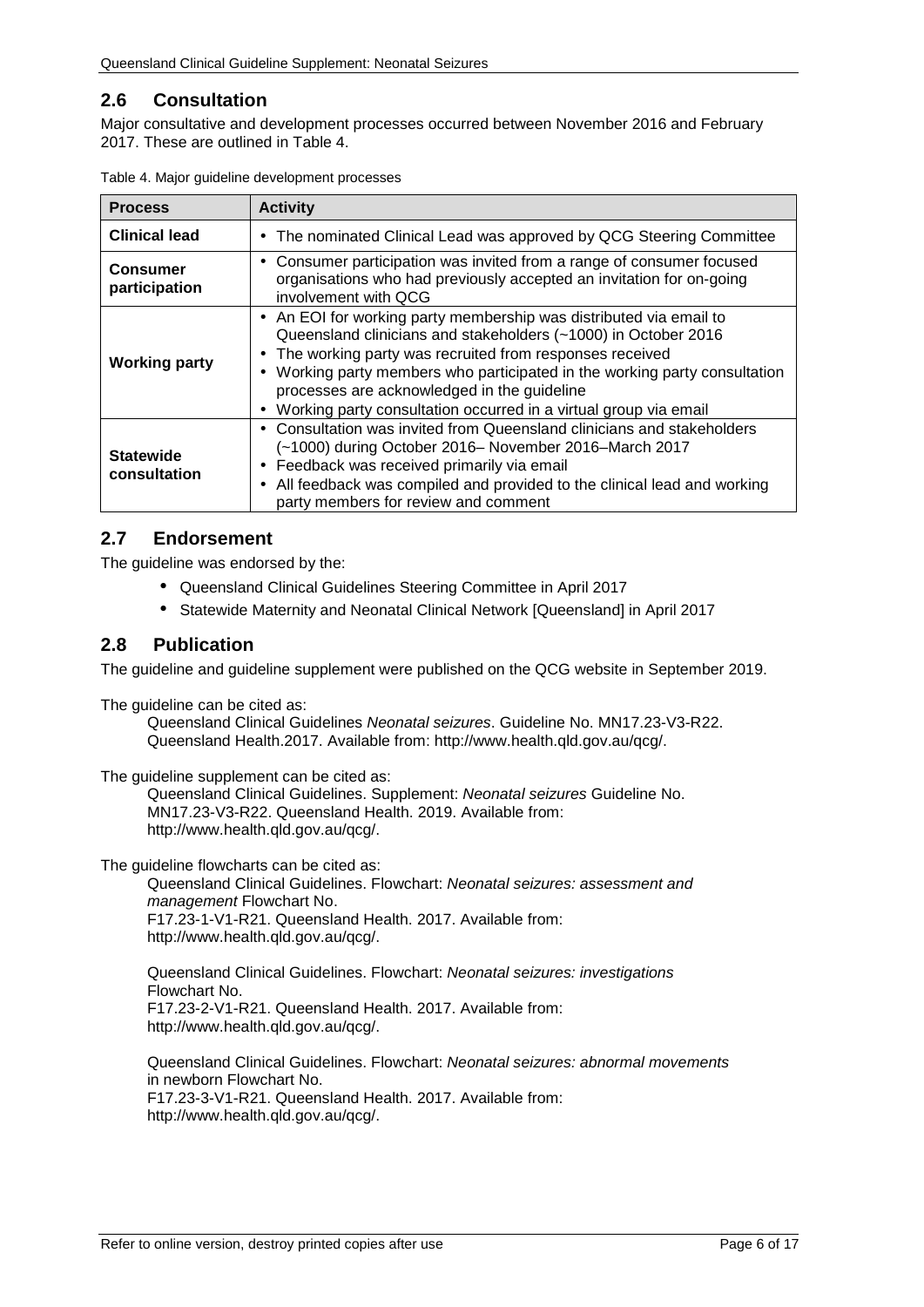## <span id="page-6-0"></span>**3 Levels of evidence**

The levels of evidence identified [in the National Health and Medical Research Council (NHMRC), Levels of evidence and grades for recommendations for developers of guidelines (2009) were used to inform the summary recommendations]. Levels of evidence are outlined in [Table 5.](#page-6-1) Summary recommendations are outlined in [Table 6.](#page-7-1)

Note that the 'consensus' definition\* in Table 4 is different from that proposed by the NHMRC and instead relates to forms of evidence not identified in the NHMRC's level of evidence and/or the clinical experience of the guideline's clinical lead and working party.

<span id="page-6-1"></span>Table 5. Levels of evidence

| Levels of evidence                                                                                                                  |                                                                                                                                                                                                                                             |  |  |
|-------------------------------------------------------------------------------------------------------------------------------------|---------------------------------------------------------------------------------------------------------------------------------------------------------------------------------------------------------------------------------------------|--|--|
|                                                                                                                                     | Evidence obtained from a systematic review of all relevant randomised controlled<br>trials.                                                                                                                                                 |  |  |
| Ш                                                                                                                                   | Evidence obtained from at least one properly designed randomised controlled trial.                                                                                                                                                          |  |  |
| Evidence obtained from well-designed pseudo randomised controlled trials<br>$III-1$<br>(alternate allocation or some other method). |                                                                                                                                                                                                                                             |  |  |
| $III-2$                                                                                                                             | Evidence obtained from comparative studies including systematic review of such<br>studies with concurrent controls and allocation not randomised (cohort studies),<br>case control studies or interrupted time series with a control group. |  |  |
| $III-3$                                                                                                                             | Evidence obtained from comparative studies with historical control, two or more<br>single arm studies, or interrupted time series without parallel control group.                                                                           |  |  |
| IV                                                                                                                                  | Evidence obtained from case series, either post-test or pre-test and post-test.                                                                                                                                                             |  |  |
| Consensus*                                                                                                                          | Opinions based on respected authorities, descriptive studies or reports of expert<br>committees or clinical experience of the working party.                                                                                                |  |  |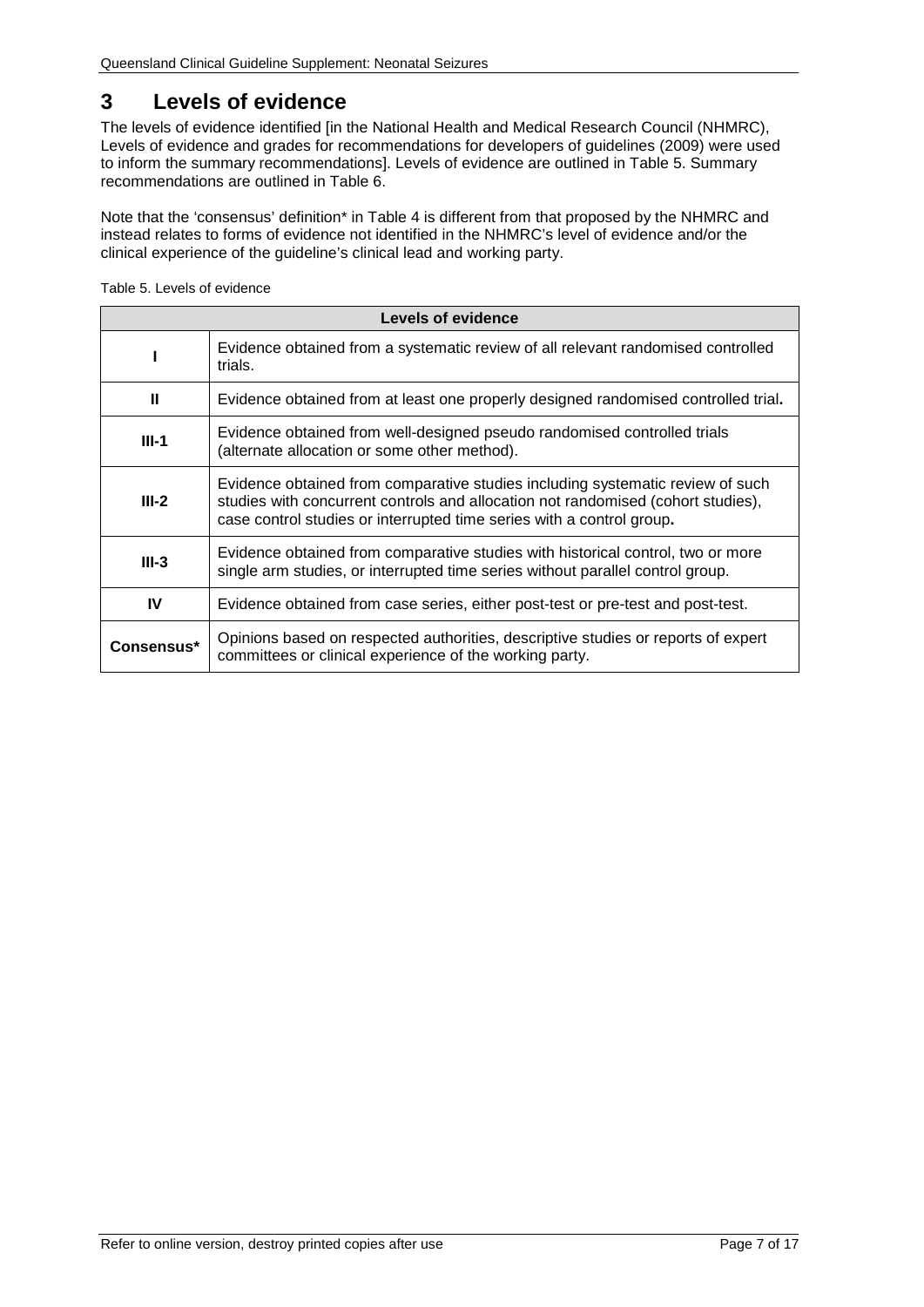# <span id="page-7-0"></span>**3.1 Summary recommendations**

Summary recommendations and levels of evidence are outlined in Table 5.

<span id="page-7-1"></span>Table 6. Summary recommendations

| <b>Recommendation</b> |                                                                                                                                        | <b>Grading of evidence</b> |
|-----------------------|----------------------------------------------------------------------------------------------------------------------------------------|----------------------------|
|                       | Treat seizures which are clinically apparent and last more than 3<br>minutes or when there are more than two briefer seizures          | Consensus                  |
|                       | Administer phenobarbital as the first line treatment for neonatal<br>seizures                                                          | Consensus                  |
| 3                     | Confirm clinical seizures in the neonatal period by continuous<br>electroencephalogram preferably with synchronised video<br>recording | Consensus                  |
| 4                     | Identify and treat known causes of seizures in the neonate (such<br>as hypoglycaemia)                                                  | Consensus                  |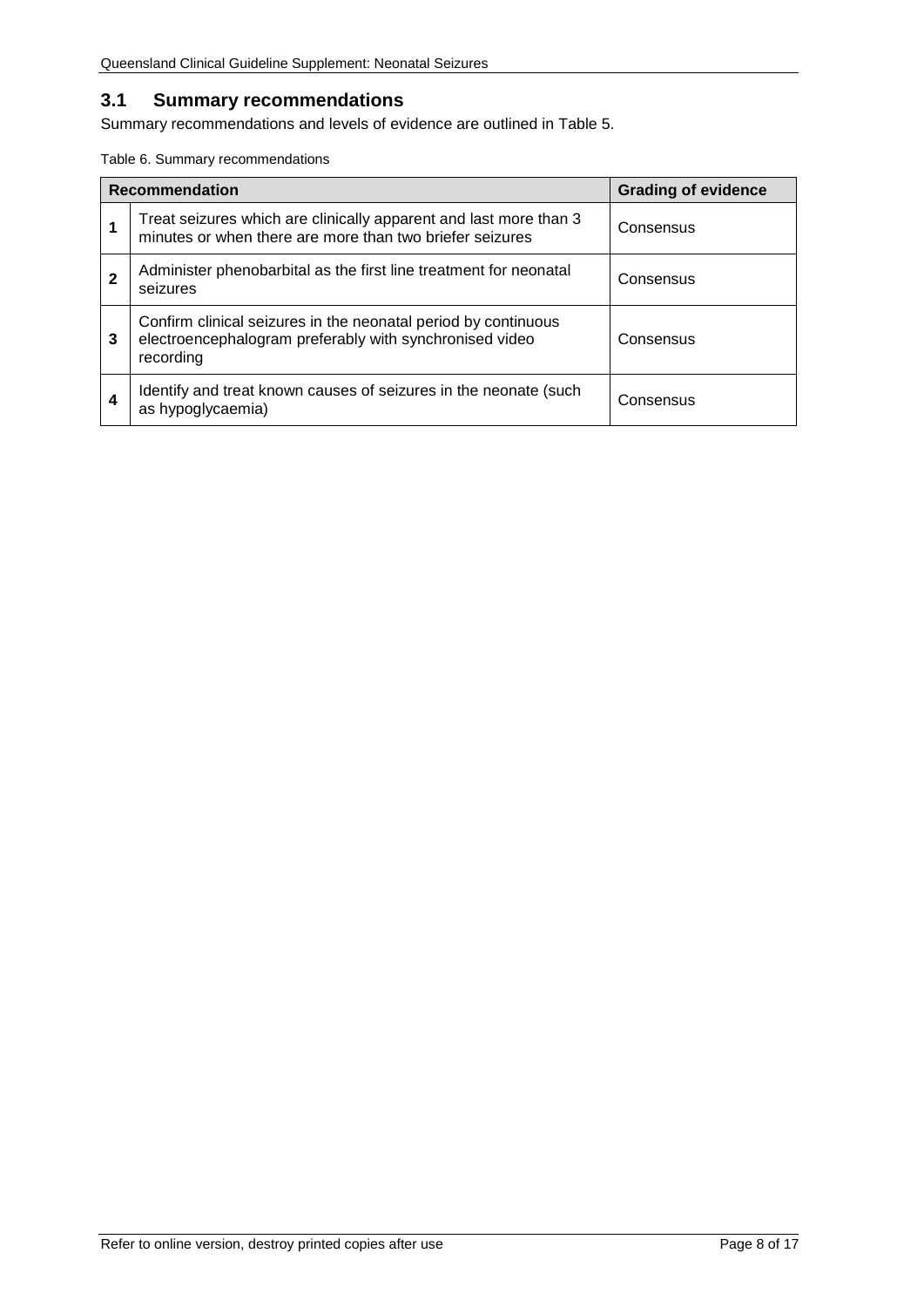# <span id="page-8-0"></span>**4 Implementation**

This guideline is applicable to all Queensland public and private maternity facilities. It can be downloaded in Portable Document Format (PDF) from [www.health.qld.gov.au/qcg](http://www.health.qld.gov.au/qcg)

#### <span id="page-8-1"></span>**4.1 Guideline resources**

The following guideline components are provided on the website as separate resources:

- Flowchart: *Neonatal seizures—assessment and management*
- Flowchart: *Neonatal seizures—investigations*
- Flowchart: *Neonatal seizures—abnormal movements in newborn baby*  $\mathbf{r}$
- Education resource: *Neonatal seizures*
- Knowledge assessment: *Neonatal seizures*
- Parent information: *Seizures in newborn babies*

#### <span id="page-8-2"></span>**4.2 Suggested resources**

During the development process stakeholders identified additional resources with potential to complement and enhance guideline implementation and application. The following resources have not been sourced or developed by QCG but are suggested as complimentary to the guideline:

Charts/forms for recording neonatal seizures

#### <span id="page-8-3"></span>**4.3 Implementation measures**

Suggested activities to assist implementation of the quideline are outlined below.

#### <span id="page-8-4"></span>**4.3.1 QCG measures**

- Notify Chief Executive Officers and relevant stakeholders
- Monitor emerging new evidence to ensure guideline reflects contemporaneous practice
- Capture user feedback
- Record and manage change requests
- Review guideline in 2022

#### <span id="page-8-5"></span>**4.3.2 Hospital and Health Service measures**

Initiate, promote and support local systems and processes to integrate the guideline into clinical practice, including:

- Hospital and Health Service (HHS) Executive endorse the guidelines and their use in the HHS and communicate this to staff
- Promote the introduction of the guideline to relevant health care professionals
- Support education and training opportunities relevant to the guideline and service capabilities
- Align clinical care with guideline recommendations
- Undertake relevant implementation activities as outlined in the *Guideline implementation checklist* available at [www.health.qld.gov.au/qcg](http://www.health.qld.gov.au/qcg)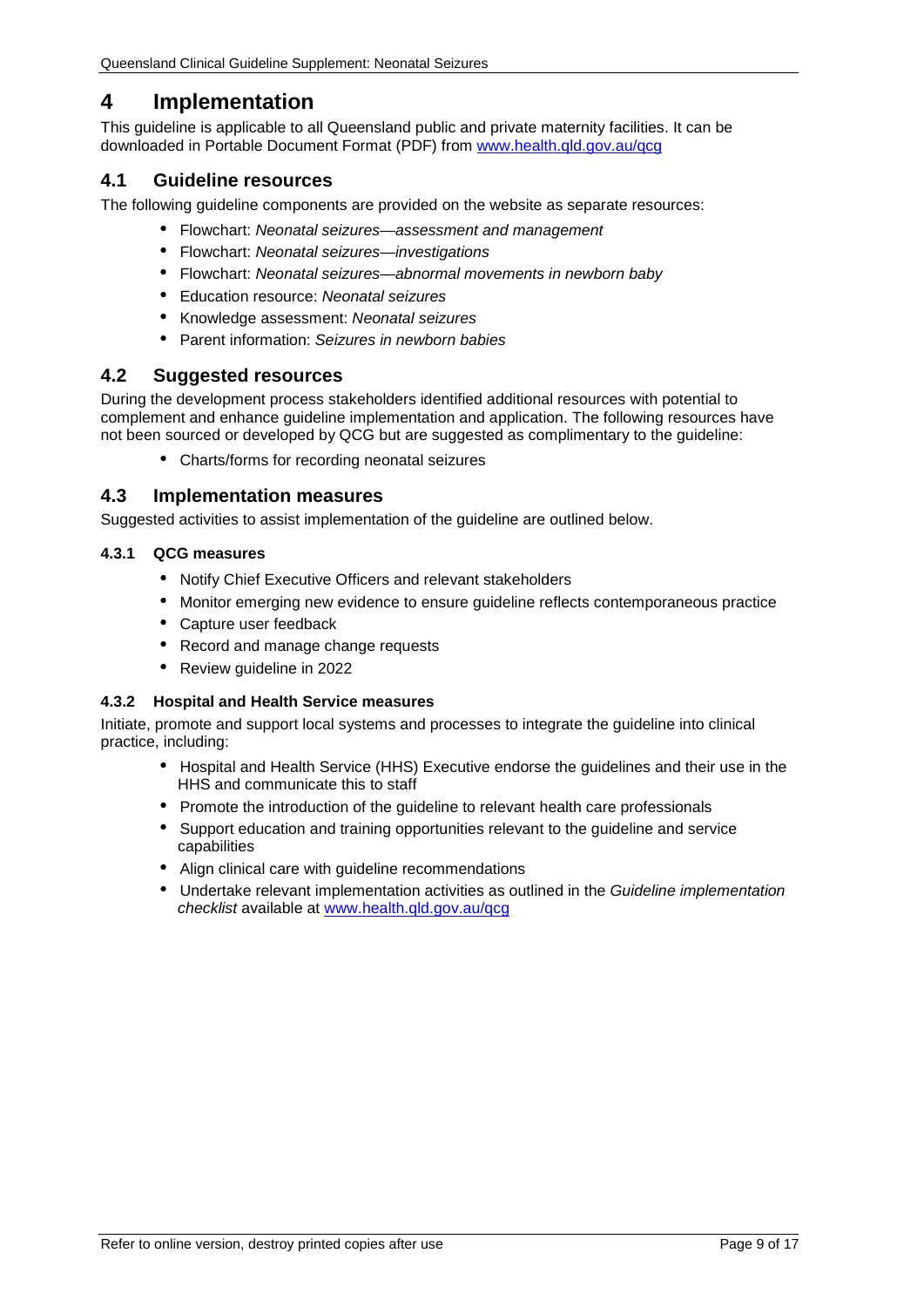#### <span id="page-9-0"></span>**4.4 Quality measures**

Auditing of guideline recommendations and content assists with identifying quality of care issues and provides evidence of compliance with the National Safety and Quality Health Service (NSQHS) Standards.<sup>1</sup>\_ENREF\_1 [Refer to [Table 7. NSQHS Standard 1\]](#page-9-2).Suggested audit and quality measures are identified in [Table 8. Clinical quality measures](#page-9-3)

<span id="page-9-2"></span>Table 7. NSQHS Standard 1

| <b>NSQHS Standard 1: Clinical governance</b>  |                                                                                                                                                                                           |  |  |
|-----------------------------------------------|-------------------------------------------------------------------------------------------------------------------------------------------------------------------------------------------|--|--|
| <b>Clinical performance and effectiveness</b> |                                                                                                                                                                                           |  |  |
| Criterion 1.27:                               | <b>Actions required:</b>                                                                                                                                                                  |  |  |
| Evidence based care                           | Provide clinicians with ready access to best-practice<br>a.<br>guidelines, integrated care pathways, clinical pathways and<br>decision support tools relevant to their clinical practice  |  |  |
|                                               | Support clinicians to use the best available evidence,<br>b.<br>including relevant clinical care standards developed by the<br>Australian Commission on Safety and Quality in Health Care |  |  |

<span id="page-9-3"></span>The following clinical quality measures are suggested:

Table 8. Clinical quality measures

| <b>No</b>        | <b>Audit criteria</b>                                                                                                                                      | <b>Guideline Section</b>                                                                       |
|------------------|------------------------------------------------------------------------------------------------------------------------------------------------------------|------------------------------------------------------------------------------------------------|
| $1_{-}$          | Clinically apparent seizures that last more than 3 minutes or<br>more than two briefer serial seizures or seizures identified in<br><b>EEG</b> are treated | Section 6 Drug therapy<br>Table 13 Principles                                                  |
| 2.               | Phenobarbital is administered as the first line treatment for<br>neonatal seizures                                                                         | Section 6 Drug therapy<br>Table 14 Phenobarbital                                               |
| 3.               | Clinical seizures in the neonatal period are confirmed by<br>electroencephalogram preferably with synchronised video<br>recording                          | Section 4.2 Subsequent<br>investigations Table 10<br>Section 5.1.1 Continuing<br>care Table 12 |
| $\overline{4}$ . | Known causes of seizures in the neonate (such as<br>hypoglycaemia) are identified and treated                                                              | Section 5.1 Observation<br>and monitoring<br>Table 11 Initial<br>assessment and<br>management  |

### <span id="page-9-1"></span>**4.5 Areas for future research**

During development the following areas where identified as having limited or poor quality evidence to inform clinical decision making. Further research in these areas may be useful.

Medication or medication combinations that are most effective in achieving seizure  $\mathbf{r}$ control and what their optimal treatment doses are.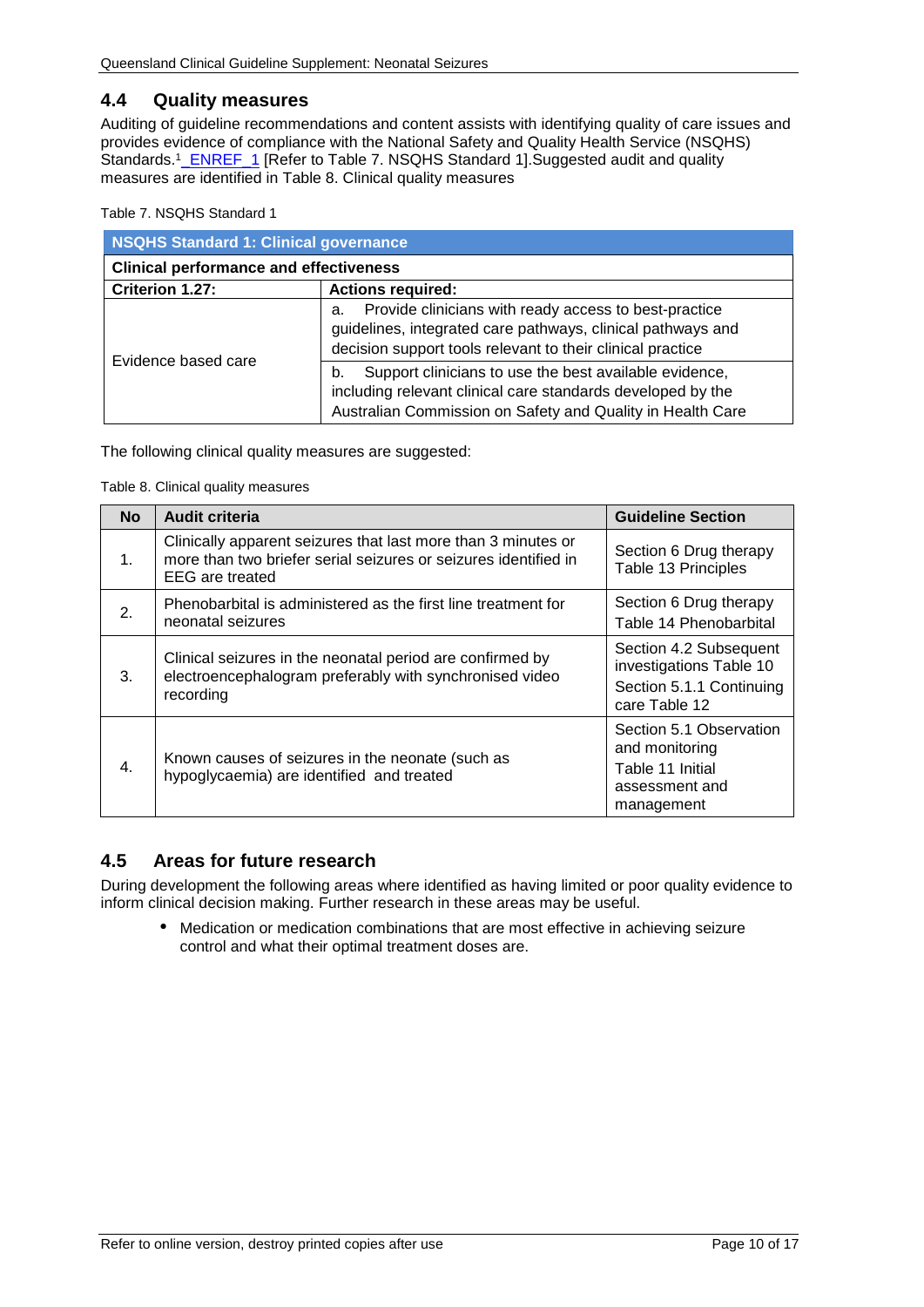### **4.6 Safety and quality**

Implementation of this guideline provides evidence of compliance with the NSQHS and Australian Council on Healthcare Standards (ACHS) EQuIP National accreditation programs. 1,2

Table 9. NSQHS/EQuIP National Criteria

<span id="page-10-1"></span><span id="page-10-0"></span>

| <b>NSQHS/EQuIPNational Criteria</b>                                                                                                                                                                                              | <b>Actions required</b>                                                                                                                                                                                                                                                                                                                                                                                                                                            | <b>b</b> Evidence of compliance                                                                                                                                                                                                                                                                                                                                                                                                                                                                    |
|----------------------------------------------------------------------------------------------------------------------------------------------------------------------------------------------------------------------------------|--------------------------------------------------------------------------------------------------------------------------------------------------------------------------------------------------------------------------------------------------------------------------------------------------------------------------------------------------------------------------------------------------------------------------------------------------------------------|----------------------------------------------------------------------------------------------------------------------------------------------------------------------------------------------------------------------------------------------------------------------------------------------------------------------------------------------------------------------------------------------------------------------------------------------------------------------------------------------------|
| <b>NSQHS Standard 1: Clinical governance</b>                                                                                                                                                                                     |                                                                                                                                                                                                                                                                                                                                                                                                                                                                    |                                                                                                                                                                                                                                                                                                                                                                                                                                                                                                    |
| Patient safety and quality systems<br>Safety and quality systems are<br>integrated with governance processes<br>to enable organisations to actively<br>manage and improve the safety and<br>quality of health care for patients. | Diversity and high risk groups<br>1.15 The health service organisation:<br>a. Identifies the diversity of the consumers using its services<br>b. Identifies groups of patients using its services who are at higher<br>risk of harm<br>c. Incorporates information on the diversity of its consumers and<br>higher-risk groups into the planning and delivery of care                                                                                              | Assessment and care appropriate to the cohort of patients is<br>Þ<br>identified in the guideline<br>High risk groups are identified in the guideline<br>Þ<br>The guideline is based on the best available evidence<br>b                                                                                                                                                                                                                                                                            |
| <b>Clinical performance and</b><br>effectiveness<br>The workforce has the right<br>qualifications, skills and supervision to<br>provide safe, high-quality health care to<br>patients.                                           | Evidence based care<br>1.27 The health service organisation has processes that:<br>a. Provide clinicians with ready access to best-practice guidelines,<br>integrated care pathways, clinical pathways and decision support<br>tools relevant to their clinical practice<br>b. Support clinicians to use the best available evidence, including<br>relevant clinical care standards developed by the Australian<br>Commission on Safety and Quality in Health Care | <b>D</b> Queensland Clinical Guidelines is funded by Queensland Health<br>to develop clinical guidelines relevant to the service line to guide<br>safe patient care across Queensland<br>The guideline provides evidence-based and best practice<br>þ<br>recommendations for care<br>The guideline is endorsed for use in Queensland Health<br>b<br>facilities.<br>A desktop icon is available on every Queensland Health<br>computer desktop to provide quick and easy access to the<br>quideline |
|                                                                                                                                                                                                                                  | Performance management<br>1.22 The health service organisation has valid and reliable<br>performance review processes that:<br>a. Require members of the workforce to regularly take part in a<br>review of their performance<br>b. Identify needs for training and development in safety and quality<br>c. Incorporate information on training requirements into the<br>organisation's training system                                                            | The guideline has accompanying educational resources to<br>b<br>support ongoing safety and quality education for identified<br>professional and personal development. The resources are<br>freely available on the internet http://www.health.qld.gov.au/qcg                                                                                                                                                                                                                                       |
| Patient safety and quality systems<br>Safety and quality systems are<br>integrated with governance processes<br>to enable organisations to actively<br>manage and improve the safety and<br>quality of health care for patients. | <b>Policies and procedures</b><br>1.7 The health service organisation uses a risk management<br>approach to:<br>a. Set out, review, and maintain the currency and effectiveness of,<br>policies, procedures and protocols<br>b. Monitor and take action to improve adherence to policies,<br>procedures and protocols<br>c. Review compliance with legislation, regulation and jurisdictional<br>requirements                                                      | <b>D</b> QCG has established processes to review and maintain all<br>guidelines and associated resources<br><b>b</b> Change requests are managed to ensure currency of published<br>guidelines<br><b>b</b> Implementation tools and checklist are provided to assist with<br>adherence to guidelines<br><b>b</b> Suggested audit criteria are provided in guideline supplement<br>The guidelines comply with legislation, regulation and<br>b.<br>jurisdictional requirements                      |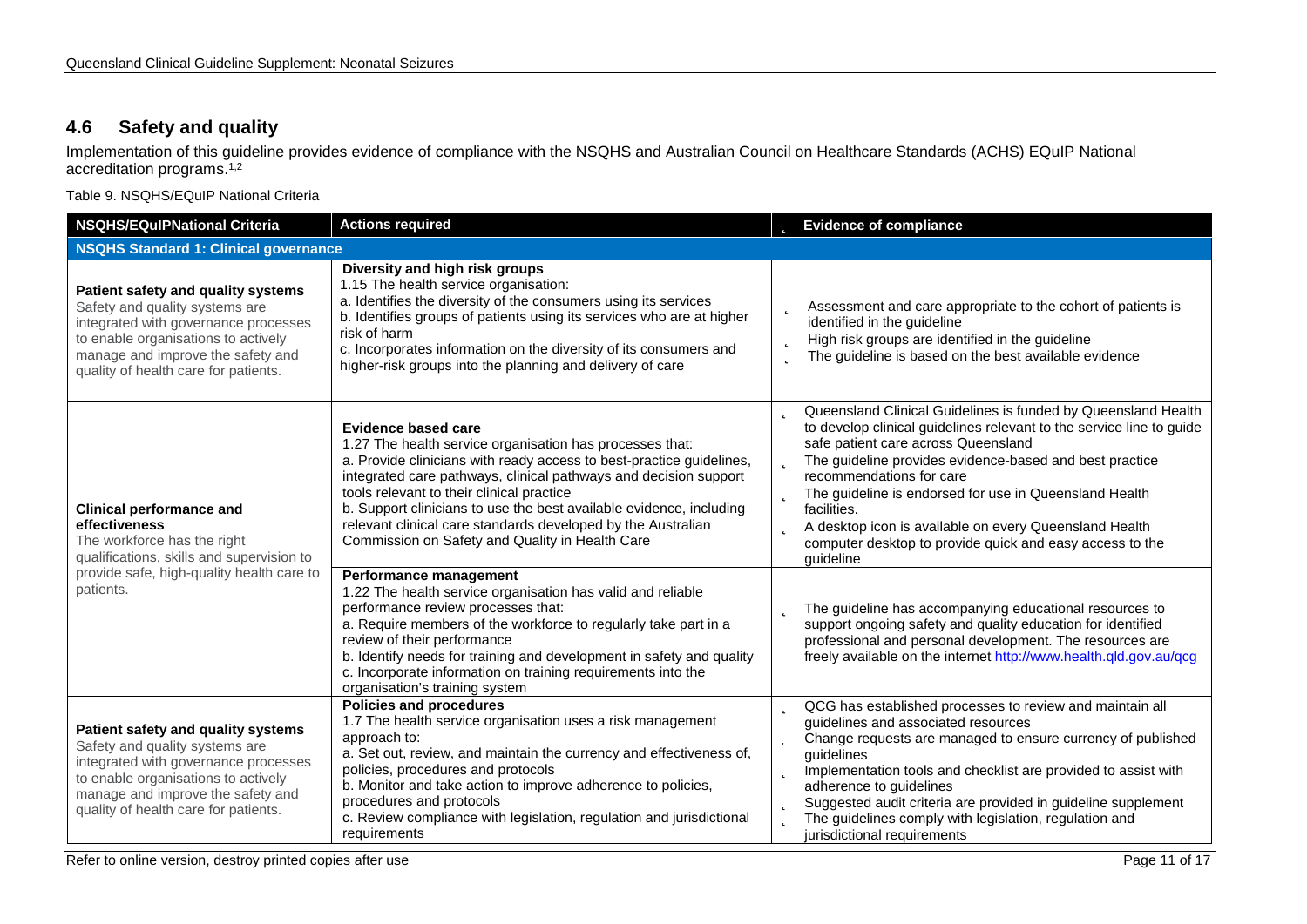| <b>NSQHS/EQulPNational Criteria</b>                                                                                                                                                                                                                                                                                        | <b>Actions required</b>                                                                                                                                                                                                                                                                                                                                                                                                                                                                                                                                                                                                                                                                                                                                                                                                                                                                                                                                                                         | <b>b</b> Evidence of compliance                                                                                                                                                                                                                                                                                                                                                                                                                                           |  |
|----------------------------------------------------------------------------------------------------------------------------------------------------------------------------------------------------------------------------------------------------------------------------------------------------------------------------|-------------------------------------------------------------------------------------------------------------------------------------------------------------------------------------------------------------------------------------------------------------------------------------------------------------------------------------------------------------------------------------------------------------------------------------------------------------------------------------------------------------------------------------------------------------------------------------------------------------------------------------------------------------------------------------------------------------------------------------------------------------------------------------------------------------------------------------------------------------------------------------------------------------------------------------------------------------------------------------------------|---------------------------------------------------------------------------------------------------------------------------------------------------------------------------------------------------------------------------------------------------------------------------------------------------------------------------------------------------------------------------------------------------------------------------------------------------------------------------|--|
| <b>NSQHS Standard 2: Partnering with Consumers</b>                                                                                                                                                                                                                                                                         |                                                                                                                                                                                                                                                                                                                                                                                                                                                                                                                                                                                                                                                                                                                                                                                                                                                                                                                                                                                                 |                                                                                                                                                                                                                                                                                                                                                                                                                                                                           |  |
| <b>Health literacy</b><br>Health service organisations<br>communicate with consumers in a way<br>that supports effective partnerships.                                                                                                                                                                                     | Communication that supports effective partnerships<br>2.8 The health service organisation uses communication<br>mechanisms that are tailored to the diversity of the consumers who<br>use its services and, where relevant, the diversity of the local<br>community<br>2.9 Where information for patients, carers, families and consumers<br>about health and health services is developed internally, the<br>organisation involves consumers in its development and review<br>2.10 The health service organisation supports clinicians to<br>communicate with patients, carers, families and consumers about<br>health and health care so that:<br>a. Information is provided in a way that meets the needs of patients,<br>carers, families and consumers<br>b. Information provided is easy to understand and use<br>c. The clinical needs of patients are addressed while they are in the<br>health service organisation<br>d. Information needs for ongoing care are provided on discharge | <b>b</b> Consumer consultation was sought and obtained during the<br>development of the guideline. Refer to the acknowledgement<br>section of the guideline for details<br>Consumer information is developed to align with the guideline<br>þ<br>and included consumer involvement during development and<br>review<br><b>b</b> The consumer information was developed using plain English<br>and with attention to literacy and ease of reading needs of the<br>consumer |  |
| Partnering with consumers in<br>organisational design and<br>governance<br>Consumers are partners in the design<br>and governance of the organisation.                                                                                                                                                                     | Partnerships in healthcare governance planning, design,<br>measurement and evaluation<br>2.11 The health service organisation:<br>a. Involves consumers in partnerships in the governance of, and to<br>design, measure and evaluate, health care<br>b. Has processes so that the consumers involved in these<br>partnerships reflect the diversity of consumers who use the service<br>or, where relevant, the diversity of the local community<br>2.14 The health service organisation works in partnership with<br>consumers to incorporate their views and experiences into training<br>and education for the workforce                                                                                                                                                                                                                                                                                                                                                                     | <b>b</b> Consumers are members of guideline working parties<br>The guideline is based on the best available evidence<br>The guidelines and consumer information are endorsed by the<br>QCG and Queensland Statewide Maternity and Neonatal Clinical<br>Network Steering Committees which includes consumer<br>membership                                                                                                                                                  |  |
| <b>NSQHS Standard 4: Medication safety</b>                                                                                                                                                                                                                                                                                 |                                                                                                                                                                                                                                                                                                                                                                                                                                                                                                                                                                                                                                                                                                                                                                                                                                                                                                                                                                                                 |                                                                                                                                                                                                                                                                                                                                                                                                                                                                           |  |
| <b>Clinical governance and quality</b><br>improvement to support medication<br>management<br>Organisation-wide systems are used to<br>support and promote safety for<br>procuring, supplying, storing,<br>compounding, manufacturing,<br>prescribing, dispensing, administering<br>and monitoring the effects of medicines | Integrating clinical governance<br>4.1 Clinicians use the safety and quality systems from the Clinical<br>Governance Standard when:<br>a. Implementing policies and procedures for medication<br>management<br>b. Managing risks associated with medication management<br>c. Identifying training requirements for medication management                                                                                                                                                                                                                                                                                                                                                                                                                                                                                                                                                                                                                                                        | The guideline provides current evidence based<br>recommendations about medication                                                                                                                                                                                                                                                                                                                                                                                         |  |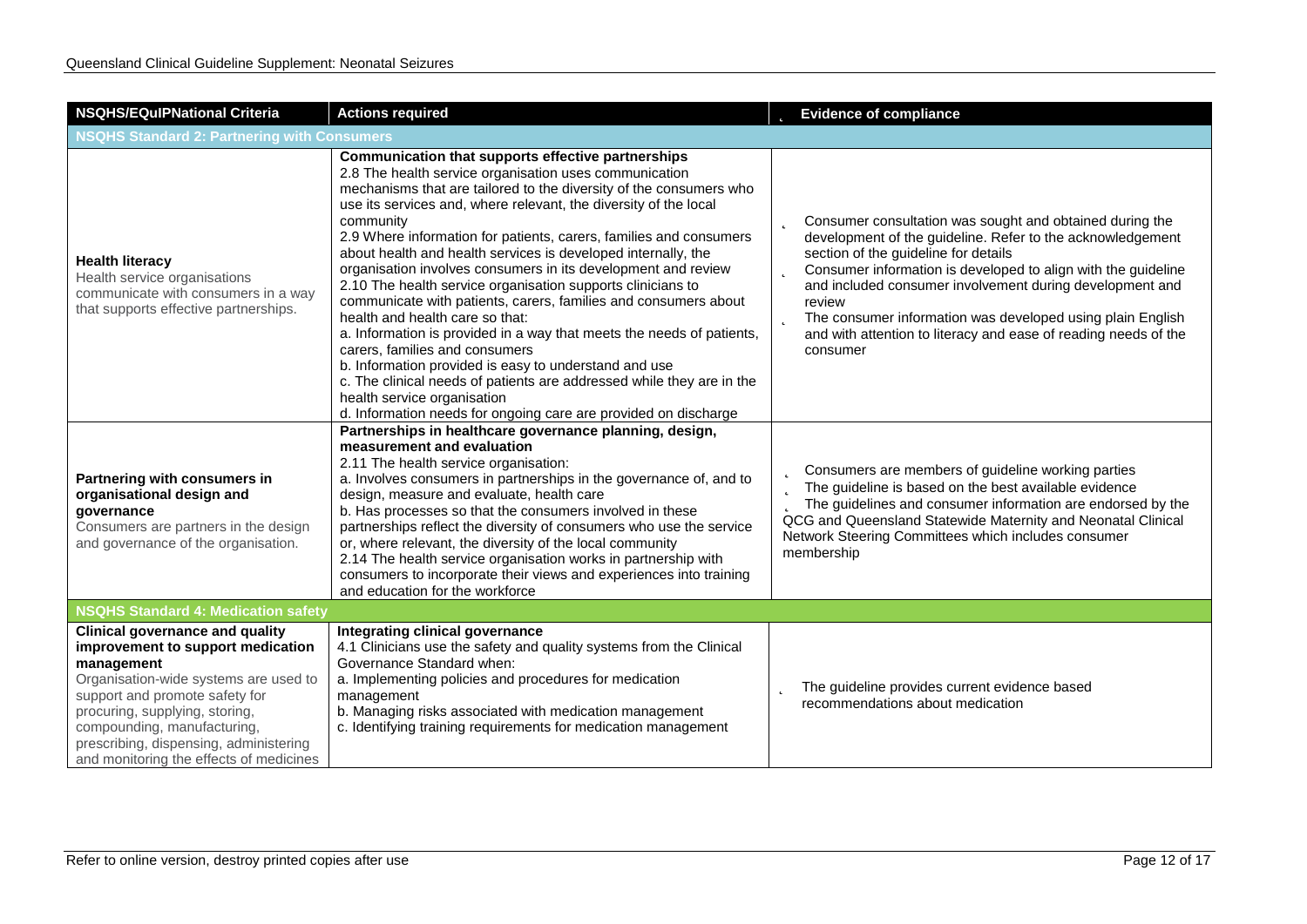| <b>NSQHS/EQulPNational Criteria</b>                                                                                                                                                                                                           | <b>Actions required</b>                                                                                                                                                                                                                                                                                                                                                                                                                                                                                                                                                                                                                                                                                                                                                                                                                                                                                                                                                                                                                                                                                                                                                                                                                                                                            | <b>b</b> Evidence of compliance                                                                                                                                                                                                                                                                                                                                                                                                                                                                         |  |
|-----------------------------------------------------------------------------------------------------------------------------------------------------------------------------------------------------------------------------------------------|----------------------------------------------------------------------------------------------------------------------------------------------------------------------------------------------------------------------------------------------------------------------------------------------------------------------------------------------------------------------------------------------------------------------------------------------------------------------------------------------------------------------------------------------------------------------------------------------------------------------------------------------------------------------------------------------------------------------------------------------------------------------------------------------------------------------------------------------------------------------------------------------------------------------------------------------------------------------------------------------------------------------------------------------------------------------------------------------------------------------------------------------------------------------------------------------------------------------------------------------------------------------------------------------------|---------------------------------------------------------------------------------------------------------------------------------------------------------------------------------------------------------------------------------------------------------------------------------------------------------------------------------------------------------------------------------------------------------------------------------------------------------------------------------------------------------|--|
| <b>NSQHS Standard 5: Comprehensive care</b>                                                                                                                                                                                                   |                                                                                                                                                                                                                                                                                                                                                                                                                                                                                                                                                                                                                                                                                                                                                                                                                                                                                                                                                                                                                                                                                                                                                                                                                                                                                                    |                                                                                                                                                                                                                                                                                                                                                                                                                                                                                                         |  |
| <b>Clinical governance and quality</b><br>improvement to support<br>comprehensive care<br>Systems are in place to support<br>clinicians to deliver comprehensive care                                                                         | Integrating clinical governance<br>5.1 Clinicians use the safety and quality systems from the Clinical<br>Governance Standard when:<br>a. Implementing policies and procedures for comprehensive care<br>b. Managing risks associated with comprehensive care<br>c. Identifying training requirements to deliver comprehensive care<br><b>Partnering with consumers</b><br>5.3 Clinicians use organisational processes from the Partnering with<br>Consumers Standard when providing comprehensive care to:<br>a. Actively involve patients in their own care<br>b. Meet the patient's information needs<br>c. Share decision-making                                                                                                                                                                                                                                                                                                                                                                                                                                                                                                                                                                                                                                                               | The guideline has accompanying educational resources to<br>support ongoing safety and quality education for identified<br>professional and personal development. The resources are<br>freely available on the internet http://www.health.qld.gov.au/qcg<br>The guideline provides evidence-based and best practice<br>recommendations for care<br><b>b</b> Consumer information is developed for the guideline                                                                                          |  |
| NSQHS Standard 6: Communicating for safety                                                                                                                                                                                                    |                                                                                                                                                                                                                                                                                                                                                                                                                                                                                                                                                                                                                                                                                                                                                                                                                                                                                                                                                                                                                                                                                                                                                                                                                                                                                                    |                                                                                                                                                                                                                                                                                                                                                                                                                                                                                                         |  |
| <b>Clinical governance and quality</b><br>improvement to support effective<br>communication<br>Systems are in place for effective and<br>coordinated communication that<br>supports the delivery of continuous and<br>safe care for patients. | Integrating clinical governance<br>6.1 Clinicians use the safety and quality systems from the Clinical<br>Governance Standard when:<br>a. Implementing policies and procedures to support effective clinical<br>communication<br>b. Managing risks associated with clinical communication<br>c. Identifying training requirements for effective and coordinated<br>clinical communication<br><b>Partnering with consumers</b><br>6.3 Clinicians use organisational processes from the Partnering with<br>Consumers Standard to effectively communicate with patients,<br>carers and families during high-risk situations to:<br>a. Actively involve patients in their own care<br>b. Meet the patient's information needs<br>c. Share decision-making<br>Organisational processes to support effective communication<br>6.4 The health service organisation has clinical communications<br>processes to support effective communication when:<br>a. Identification and procedure matching should occur<br>b. All or part of a patient's care is transferred within the organisation,<br>between multidisciplinary teams, between clinicians or between<br>organisations; and on discharge<br>c. Critical information about a patient's care, including information on<br>risks, emerges or changes | <b>D</b> Requirements for effective clinical communication by clinicians<br>are identified<br><b>b</b> The guideline provides evidence-based and best practice<br>recommendations for communication between clinicians<br><b>b</b> The guideline provides evidence-based and best practice<br>recommendations for communication with patients, carers and<br>families<br><b>b</b> The guideline provides evidence-based and best practice<br>recommendations for discharge planning and follow -up care |  |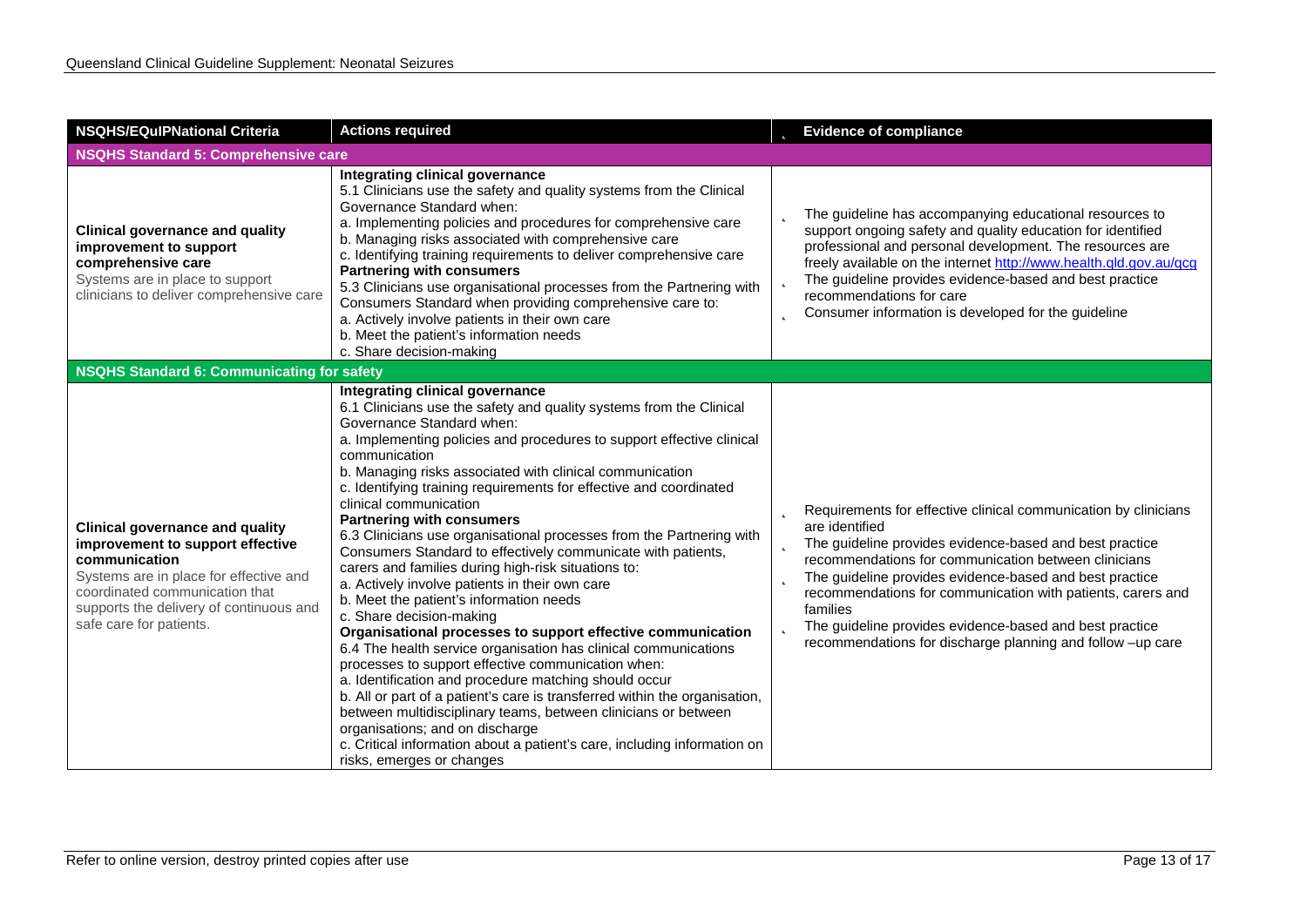| <b>NSQHS/EQulPNational Criteria</b>                                                                                                                                                            | <b>Actions required</b>                                                                                                                                                                                                                                                                                                                                                                                                                                                                                                                                                                                                                                                                                                                                                                                                                                                                                                                                                                             |  | <b>b</b> Evidence of compliance                                                                                                                                                           |
|------------------------------------------------------------------------------------------------------------------------------------------------------------------------------------------------|-----------------------------------------------------------------------------------------------------------------------------------------------------------------------------------------------------------------------------------------------------------------------------------------------------------------------------------------------------------------------------------------------------------------------------------------------------------------------------------------------------------------------------------------------------------------------------------------------------------------------------------------------------------------------------------------------------------------------------------------------------------------------------------------------------------------------------------------------------------------------------------------------------------------------------------------------------------------------------------------------------|--|-------------------------------------------------------------------------------------------------------------------------------------------------------------------------------------------|
| <b>NSQHS Standard 6: Communicating for safety (continued)</b>                                                                                                                                  |                                                                                                                                                                                                                                                                                                                                                                                                                                                                                                                                                                                                                                                                                                                                                                                                                                                                                                                                                                                                     |  |                                                                                                                                                                                           |
| <b>Communication of critical</b><br>information<br>Systems to effectively communicate<br>critical information and risks when they<br>emerge or change are used to ensure<br>safe patient care. | <b>Communicating critical information</b><br>6.9 Clinicians and multidisciplinary teams use clinical<br>communication processes to effectively communicate critical<br>information, alerts and risks, in a timely way, when they emerge or<br>change to:<br>a. Clinicians who can make decisions about care<br>b. Patients, carers and families, in accordance with the wishes of the<br>patient<br>6.10 The health service organisation ensures that there are<br>communication processes for patients, carers and families to directly<br>communicate critical information and risks about care to clinicians                                                                                                                                                                                                                                                                                                                                                                                     |  | <b>b</b> Requirements for effective clinical communication of critical<br>information are identified<br><b>b</b> Requirements for escalation of care are identified                       |
| <b>Correct identification and procedure</b><br>matching<br>Systems to maintain the identity of the<br>patient are used to ensure that the<br>patient receives the care intended for<br>them.   | Correct identification and procedure matching<br>6.5 The health service organisation:<br>a. Defines approved identifiers for patients according to best-<br>practice guidelines<br>b. Requires at least three approved identifiers on registration and<br>admission; when care, medication, therapy and other services are<br>provided; and when clinical handover, transfer or discharge<br>documentation is generated                                                                                                                                                                                                                                                                                                                                                                                                                                                                                                                                                                             |  | <b>b</b> Requirements for safe and for correct patient identification are<br>identified                                                                                                   |
| <b>Communicating at clinical handover</b><br>Processes for structured clinical<br>handover are used to effectively<br>communicate about the health care of<br>patients.                        | <b>Clinical handover</b><br>6.7 The health service organisation, in collaboration with clinicians,<br>defines the:<br>a. Minimum information content to be communicated at clinical<br>handover, based on best-practice guidelines<br>b. Risks relevant to the service context and the particular needs of<br>patients, carers and families<br>c. Clinicians who are involved in the clinical handover<br>6.8 Clinicians use structured clinical handover processes that<br>include:<br>a. Preparing and scheduling clinical handover<br>b. Having the relevant information at clinical handover<br>c. Organising relevant clinicians and others to participate in clinical<br>handover<br>d. Being aware of the patient's goals and preferences<br>e. Supporting patients, carers and families to be involved in clinical<br>handover, in accordance with the wishes of the patient<br>f. Ensuring that clinical handover results in the transfer of<br>responsibility and accountability for care |  | <b>b</b> The guideline acknowledges the need for local protocols to<br>support transfer of information, professional responsibility and<br>accountability for some or all aspects of care |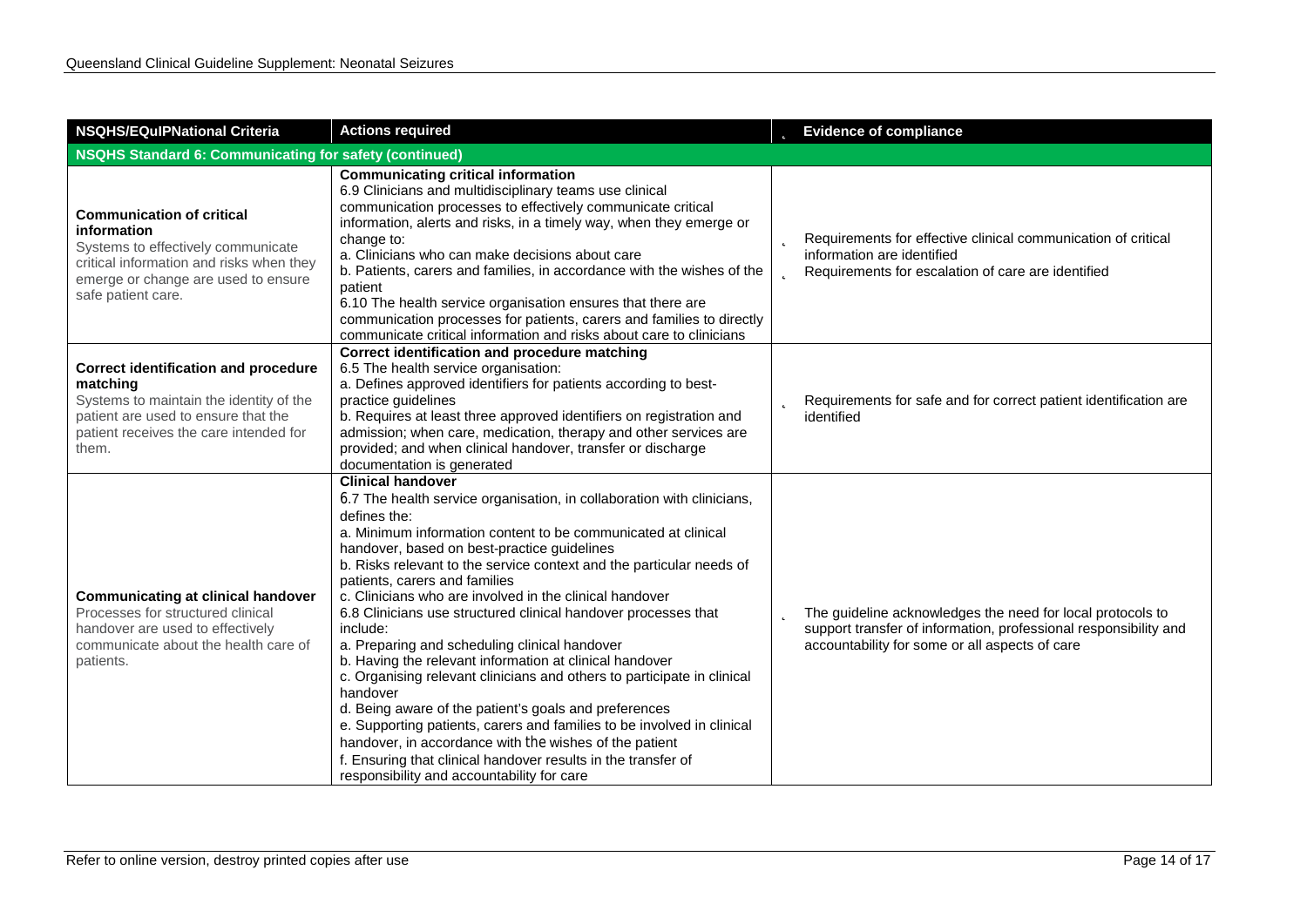| <b>NSQHS/EQuIPNational Criteria</b>                                                                                                                                                                                                                                                           | <b>Actions required</b>                                                                                                                                                                                                                                                                                                                                                                                                                                                                                                                                                                                                                                                                                            | <b>b</b> Evidence of compliance                                                                                                                                                              |  |
|-----------------------------------------------------------------------------------------------------------------------------------------------------------------------------------------------------------------------------------------------------------------------------------------------|--------------------------------------------------------------------------------------------------------------------------------------------------------------------------------------------------------------------------------------------------------------------------------------------------------------------------------------------------------------------------------------------------------------------------------------------------------------------------------------------------------------------------------------------------------------------------------------------------------------------------------------------------------------------------------------------------------------------|----------------------------------------------------------------------------------------------------------------------------------------------------------------------------------------------|--|
| <b>NSQHS Standard 7: Blood management</b>                                                                                                                                                                                                                                                     |                                                                                                                                                                                                                                                                                                                                                                                                                                                                                                                                                                                                                                                                                                                    |                                                                                                                                                                                              |  |
| <b>Clinical governance and quality</b><br>improvement to support blood<br>management<br>Organisation-wide governance and<br>quality improvement systems are used<br>to ensure safe and high-quality care of<br>patients' own blood, and to ensure that<br>blood product requirements are met. | Integrating clinical governance<br>7.1 Clinicians use the safety and quality systems from the Clinical<br>Governance Standard when:<br>a. Implementing policies and procedures for blood management<br>b. Managing risks associated with blood management<br>c. Identifying training requirements for blood management                                                                                                                                                                                                                                                                                                                                                                                             | The guideline provides evidence-based and best practice<br>Þ<br>recommendations for use of blood products                                                                                    |  |
| Prescribing and clinical use of blood<br>and blood products<br>The clinical use of blood and blood<br>products is appropriate, and strategies<br>are used to reduce the risks associated<br>with transfusion.                                                                                 | Optimising and conserving patients' own blood<br>7.4 Clinicians use the blood and blood products processes to<br>manage the need for, and minimise the inappropriate use of, blood<br>and blood products by:<br>a. Optimising patients' own red cell mass, haemoglobin and iron<br>stores<br>b. Identifying and managing patients with, or at risk of, bleeding<br>c. Determining the clinical need for blood and blood products, and<br>related risks<br>Prescribing and administering blood and blood products<br>7.6 The health service organisation supports clinicians to prescribe<br>and administer blood and blood products appropriately, in<br>accordance with national guidelines and national criteria | The guideline provides evidence-based and best practice<br>b<br>recommendations for use of blood products<br>The guideline is consistent with recommendations of national<br>Þ<br>guidelines |  |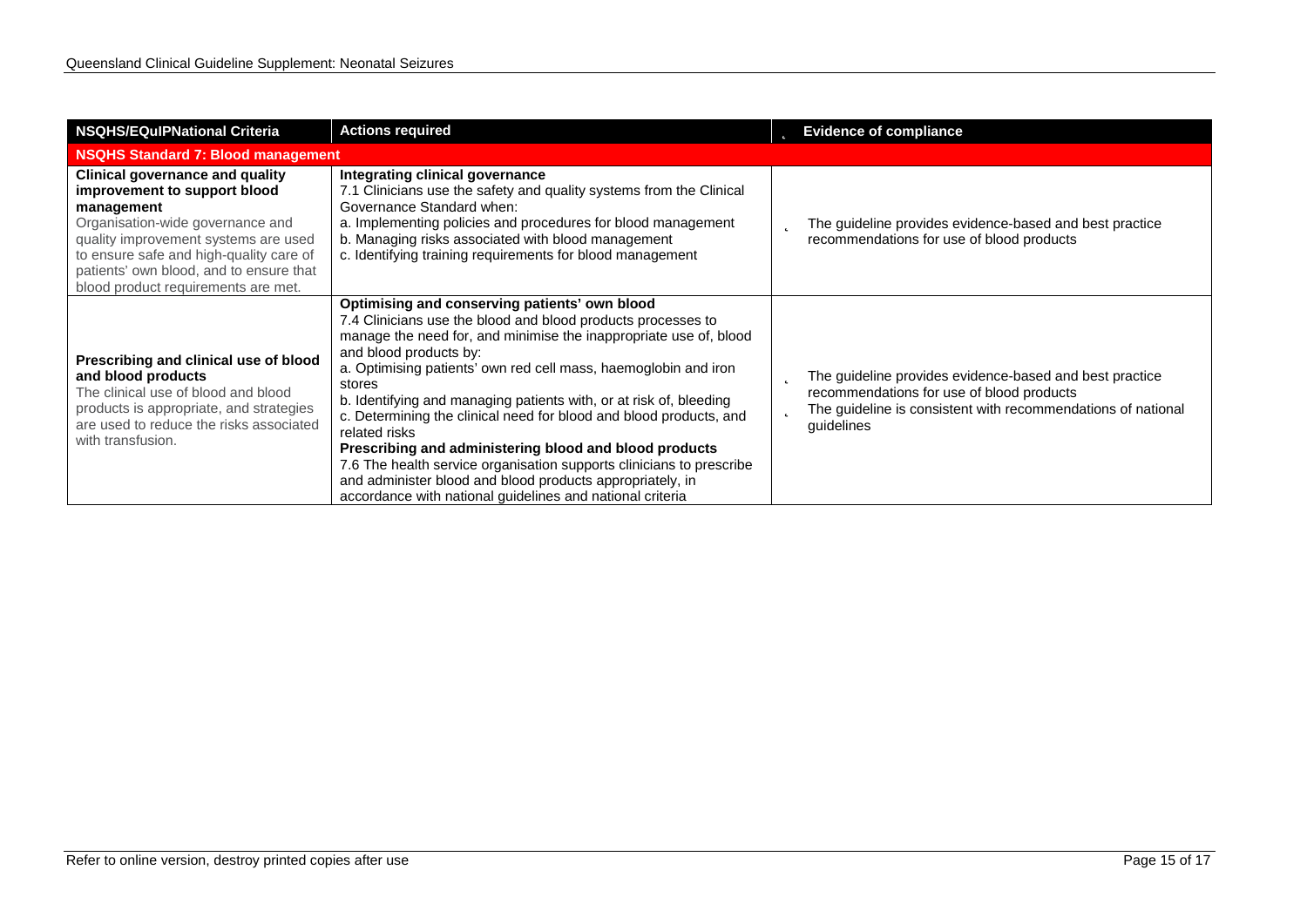| <b>NSQHS/EQuIPNational Criteria</b>                                                                                                                                                                                                                                                                | <b>Actions required</b>                                                                                                                                                                                                                                                                                                                                                                                                                                                                                                                                                                                                                                                                                                                                                                                                                                                                                                                                                                                                                                                                                                                                                                                                              | <b>b</b> Evidence of compliance                                                                                                                                                                                                                                                       |  |
|----------------------------------------------------------------------------------------------------------------------------------------------------------------------------------------------------------------------------------------------------------------------------------------------------|--------------------------------------------------------------------------------------------------------------------------------------------------------------------------------------------------------------------------------------------------------------------------------------------------------------------------------------------------------------------------------------------------------------------------------------------------------------------------------------------------------------------------------------------------------------------------------------------------------------------------------------------------------------------------------------------------------------------------------------------------------------------------------------------------------------------------------------------------------------------------------------------------------------------------------------------------------------------------------------------------------------------------------------------------------------------------------------------------------------------------------------------------------------------------------------------------------------------------------------|---------------------------------------------------------------------------------------------------------------------------------------------------------------------------------------------------------------------------------------------------------------------------------------|--|
| NSQHS Standard 8: Recognising and responding to acute deterioration                                                                                                                                                                                                                                |                                                                                                                                                                                                                                                                                                                                                                                                                                                                                                                                                                                                                                                                                                                                                                                                                                                                                                                                                                                                                                                                                                                                                                                                                                      |                                                                                                                                                                                                                                                                                       |  |
| <b>Clinical governance and quality</b><br>improvement to support recognition<br>and response systems<br>Organisation-wide systems are used to<br>support and promote detection and<br>recognition of acute deterioration, and<br>the response to patients whose<br>condition acutely deteriorates. | Integrating clinical governance<br>8.1 Clinicians use the safety and quality systems from the Clinical<br>Governance Standard when:<br>a. Implementing policies and procedures for recognising and<br>responding to acute deterioration<br>b. Managing risks associated with recognising and responding to<br>acute deterioration<br>c. Identifying training requirements for recognising and responding<br>to acute deterioration<br><b>Partnering with consumers</b><br>8.3 Clinicians use organisational processes from the Partnering with<br>Consumers Standard when recognising and responding to acute<br>deterioration to:<br>a. Actively involve patients in their own care<br>b. Meet the patient's information needs<br>c. Share decision-making<br>Recognising acute deterioration<br>8.4 The health service organisation has processes for clinicians to<br>detect acute physiological deterioration that require clinicians to:<br>a. Document individualised vital sign monitoring plans<br>b. Monitor patients as required by their individualised monitoring<br>plan<br>c. Graphically document and track changes in agreed observations<br>to detect acute deterioration over time, as appropriate for the patient | The guideline is consistent with National Consensus statements<br>recommendations<br>The guideline recommends use of tools consistent with the<br>Þ<br>principles of recognising and responding to clinical deterioration<br>Consumer information is developed for the guideline<br>Þ |  |
| <b>EQuIP Standard 12 Provision of care</b>                                                                                                                                                                                                                                                         |                                                                                                                                                                                                                                                                                                                                                                                                                                                                                                                                                                                                                                                                                                                                                                                                                                                                                                                                                                                                                                                                                                                                                                                                                                      |                                                                                                                                                                                                                                                                                       |  |
| <b>Criterion 1: Assessment and care</b><br>planning<br>12.1 Ensuring assessment is<br>comprehensive and based upon current<br>professional standards and evidence<br>based practice                                                                                                                | 12.1.1 Guidelines are available and accessible by staff to assess<br>physical, spiritual, cultural, physiological and social health promotion<br>needs                                                                                                                                                                                                                                                                                                                                                                                                                                                                                                                                                                                                                                                                                                                                                                                                                                                                                                                                                                                                                                                                               | Assessment and care appropriate to the cohort of patients is<br>Þ<br>identified in the quideline<br>The guideline is based on the best available evidence<br>b                                                                                                                        |  |